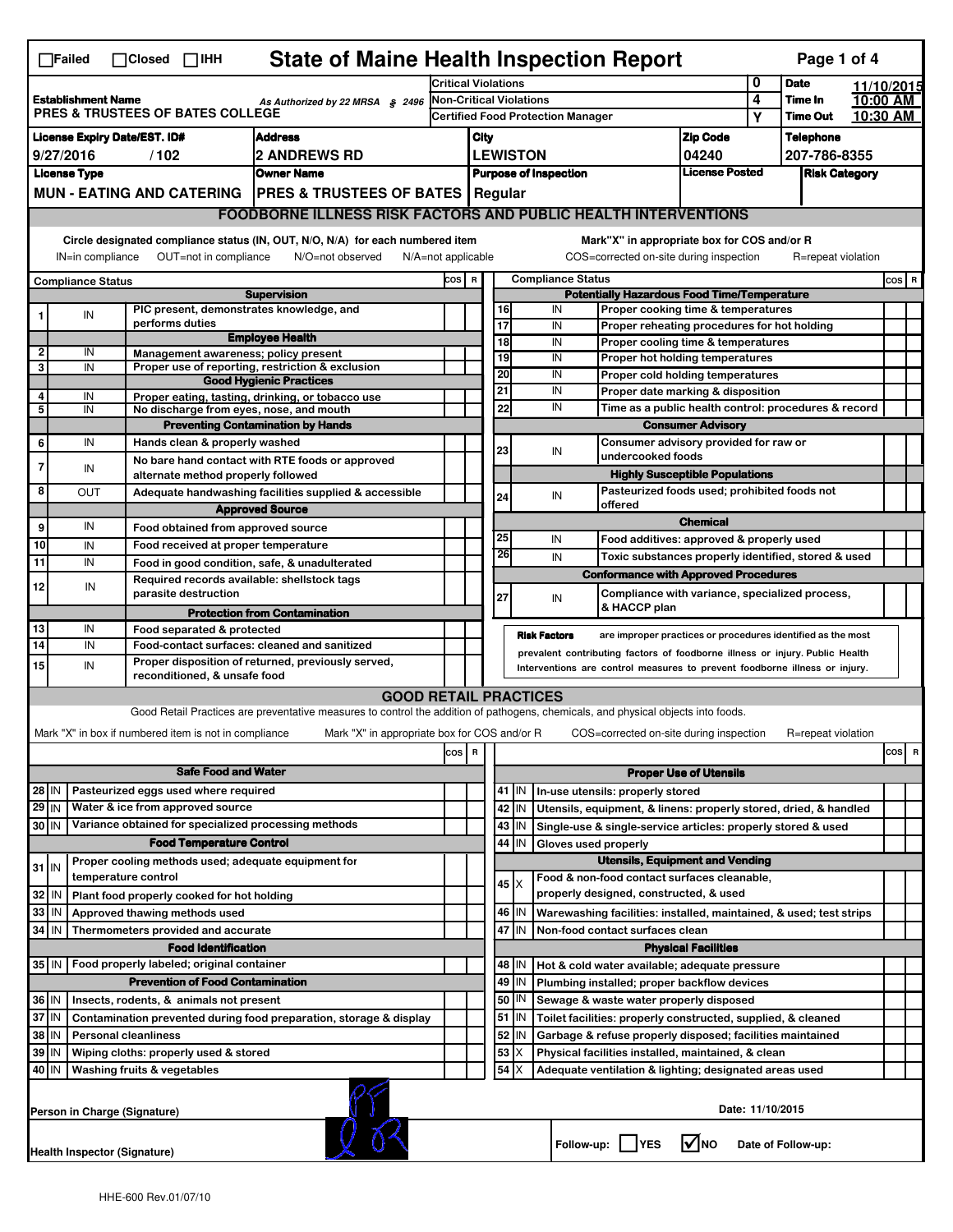|                                                                                            |                    |  | <b>State of Maine Health Inspection Report</b> | Page 2 of 4               |                   |                                  |
|--------------------------------------------------------------------------------------------|--------------------|--|------------------------------------------------|---------------------------|-------------------|----------------------------------|
| <b>Establishment Name</b>                                                                  |                    |  | As Authorized by 22 MRSA § 2496                | 11/10/2015<br><b>Date</b> |                   |                                  |
| <b>PRES &amp; TRUSTEES OF BATES COLLEGE</b>                                                |                    |  |                                                |                           |                   |                                  |
| License Expiry Date/EST. ID#<br><b>Address</b><br>/102<br><b>2 ANDREWS RD</b><br>9/27/2016 |                    |  | City / State<br><b>LEWISTON</b>                | /ME                       | Zip Code<br>04240 | <b>Telephone</b><br>207-786-8355 |
|                                                                                            |                    |  | <b>Temperature Observations</b>                |                           |                   |                                  |
| Location                                                                                   | <b>Temperature</b> |  |                                                | <b>Notes</b>              |                   |                                  |
| cooler                                                                                     | 36                 |  |                                                |                           |                   |                                  |
|                                                                                            |                    |  |                                                |                           |                   |                                  |
| rinse cycle                                                                                | 190 plus           |  |                                                |                           |                   |                                  |
|                                                                                            |                    |  |                                                |                           |                   |                                  |
| cooler                                                                                     | 40                 |  |                                                |                           |                   |                                  |
|                                                                                            |                    |  |                                                |                           |                   |                                  |
| cooler                                                                                     | 39                 |  |                                                |                           |                   |                                  |
|                                                                                            |                    |  |                                                |                           |                   |                                  |
| wash cycle                                                                                 | 156                |  |                                                |                           |                   |                                  |
|                                                                                            |                    |  |                                                |                           |                   |                                  |

**Person in Charge (Signature)**

**Health Inspector (Signature)** 



**Date: 11/10/2015**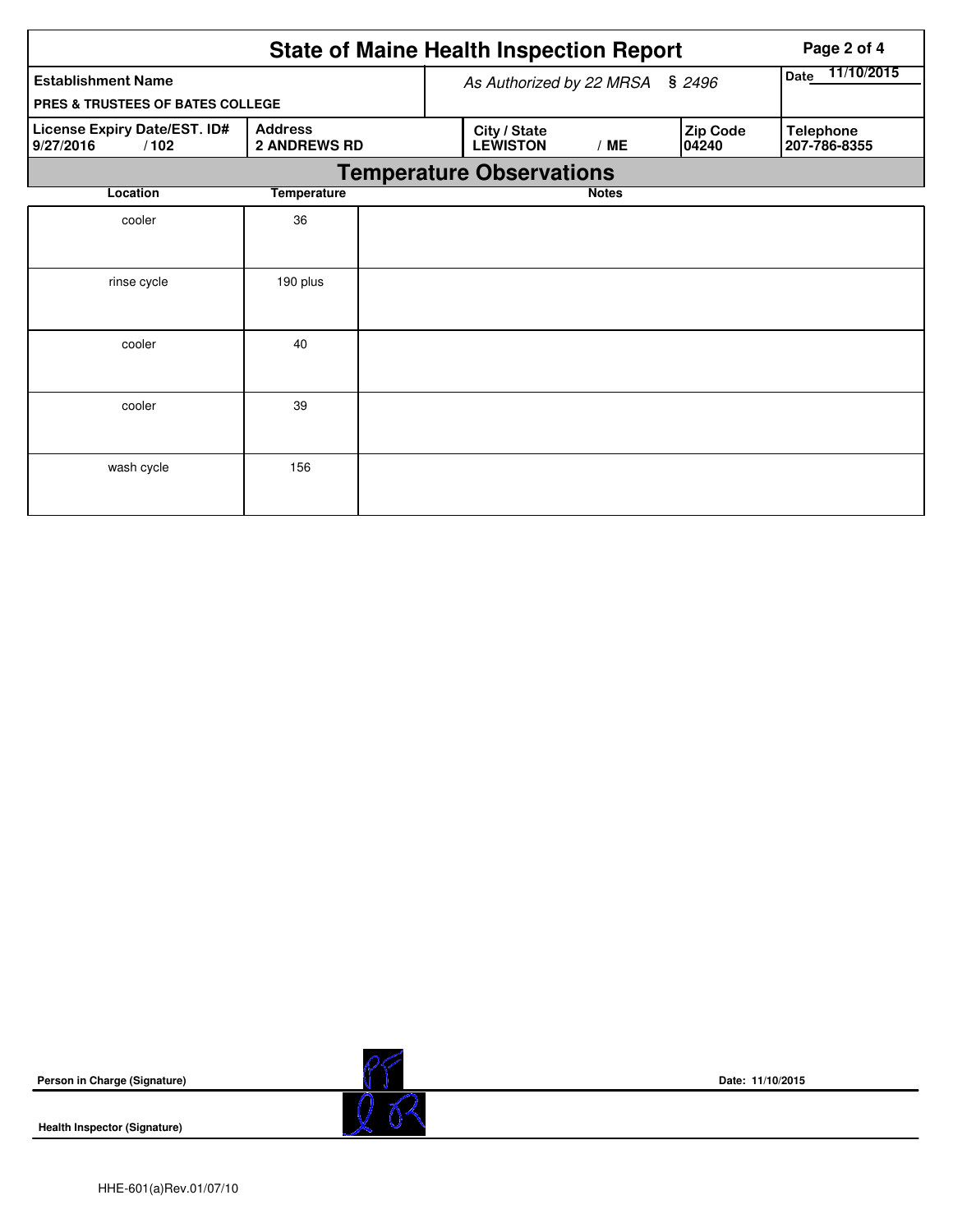|                                                                                                                                                    | Page 3 of 4                           |                                 |    |                          |  |  |  |  |  |
|----------------------------------------------------------------------------------------------------------------------------------------------------|---------------------------------------|---------------------------------|----|--------------------------|--|--|--|--|--|
| <b>Establishment Name</b>                                                                                                                          |                                       |                                 |    |                          |  |  |  |  |  |
| <b>PRES &amp; TRUSTEES OF BATES COLLEGE</b>                                                                                                        |                                       |                                 |    |                          |  |  |  |  |  |
| License Expiry Date/EST. ID#<br>9/27/2016<br>/102                                                                                                  | <b>Address</b><br><b>2 ANDREWS RD</b> | City / State<br><b>LEWISTON</b> | ME | <b>Zip Code</b><br>04240 |  |  |  |  |  |
| <b>Observations and Corrective Actions</b>                                                                                                         |                                       |                                 |    |                          |  |  |  |  |  |
| Violations cited in this report must be corrected within the time frames below, or as stated in sections<br>8-405.11 and 8-406.11 of the Food Code |                                       |                                 |    |                          |  |  |  |  |  |
| 8: 6-301.14: N: Hand wash signage not provided for employee hand sink or lavatory.                                                                 |                                       |                                 |    |                          |  |  |  |  |  |
| <b>INSPECTOR NOTES: install handwashing signage handsink</b>                                                                                       |                                       |                                 |    |                          |  |  |  |  |  |
| 45: 4-204.12: N: Equipment openings, closures and deflectors are improperly designed and constructed.                                              |                                       |                                 |    |                          |  |  |  |  |  |
| INSPECTOR NOTES: replace door seal unit # 10 (2) replace door seal unit # 6 (1)                                                                    |                                       |                                 |    |                          |  |  |  |  |  |
| 53: 6-201.11: N: Floors, walls, and ceilings are not smooth and easily cleanable.                                                                  |                                       |                                 |    |                          |  |  |  |  |  |
| INSPECTOR NOTES: remove duct tape drain area                                                                                                       |                                       |                                 |    |                          |  |  |  |  |  |

54: 6-202.12: N: Ventilation may cause food contamination.

INSPECTOR NOTES: clean fan warewashing area

**Person in Charge (Signature)**



**Date: 11/10/2015**

**Health Inspector (Signature)**